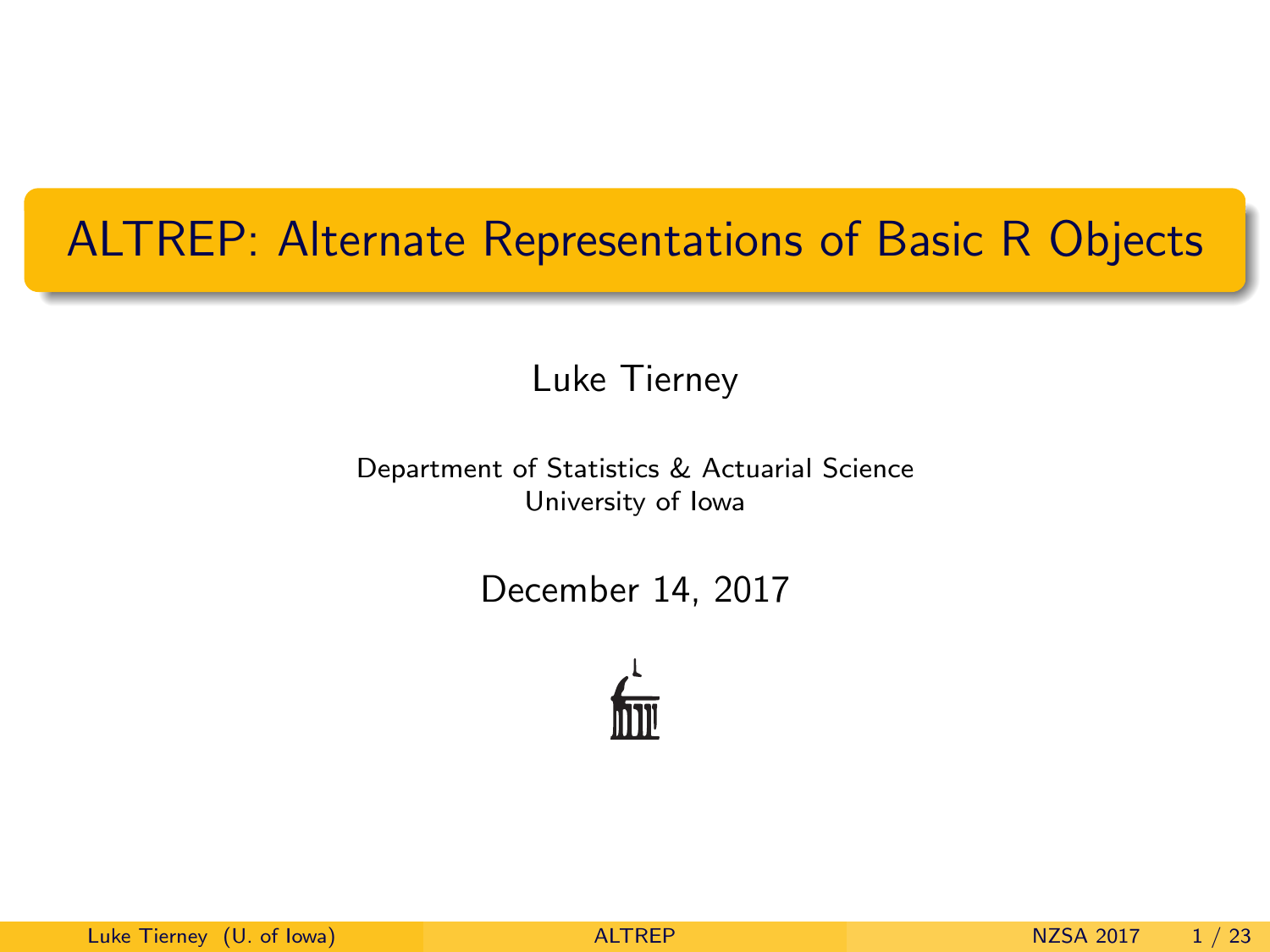### **Introduction**



- My first visit to New Zealand was for NZSA 1997 to present work on MCMC methodology and interactive graphics software.
- Sometime after this visit Ross and Robert added me to their mailing list and gave me write access to the R CVS archive
- It took a year or two before I started actively contributing, but has been a major focus for me ever since.
- I have worked mostly on computational infrastructure, such as
	- memory management
	- name space management
	- **•** error handling framework
	- **•** compilation
	- parallel computing support
- Much of this is enabling technology not used directly by typical users or only by package authors.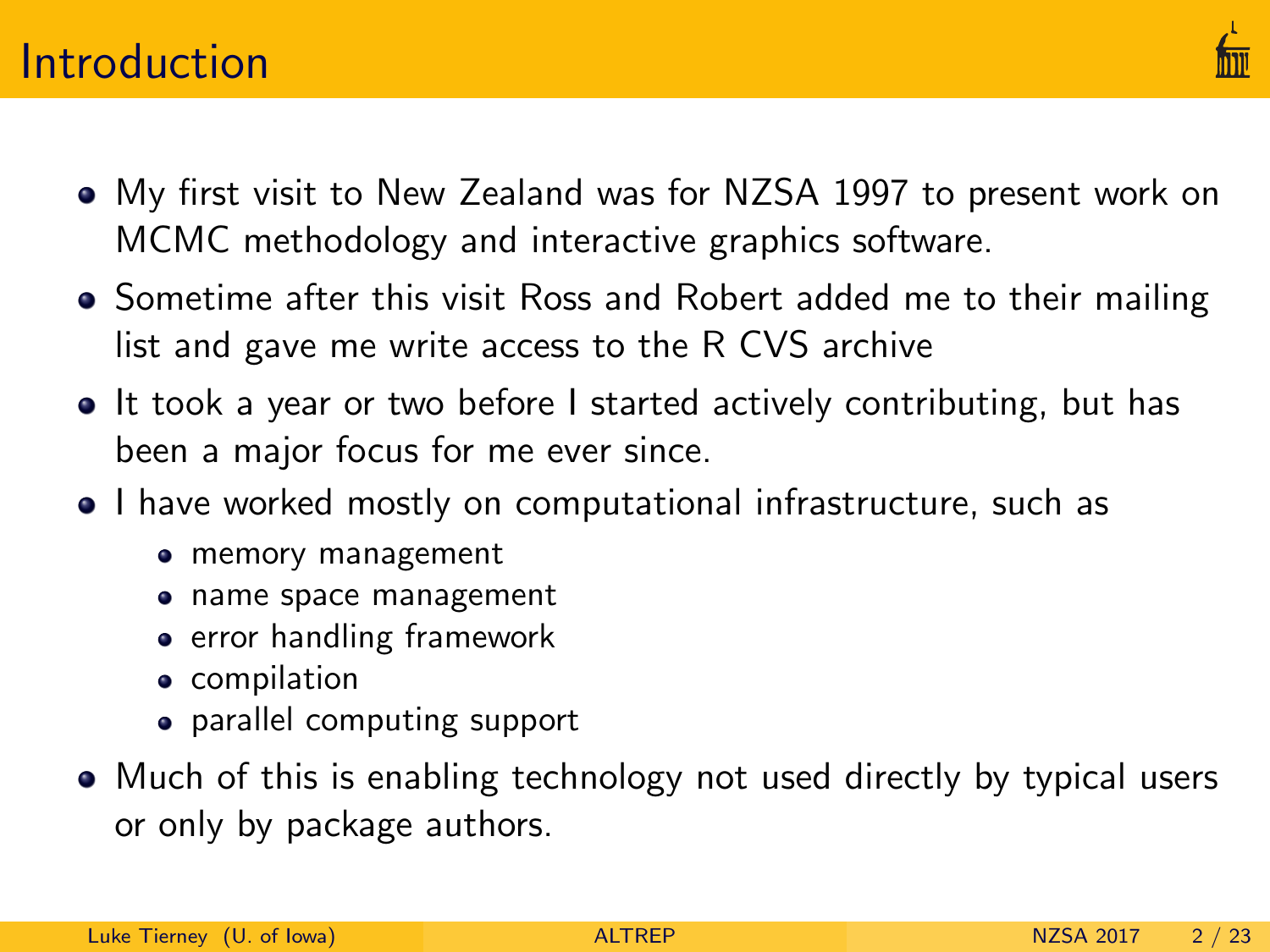

- Today's talk is about joint work with Gabe Becker, Tomas Kalibera on another such technology: alternate representations for basic R objects.
- The C level R implementation works with a fixed set of data types, e.g. INTSXP, REALSXP, ENVSXP.
- These have a particular memory layout, but are accessed only through a function/macro abstraction.
- For vector data the accessors are
	- LENGTH for the number of elements:
	- DATAPTR for a pointer to a contiguous region in memory.
- The memory is typically allocated by malloc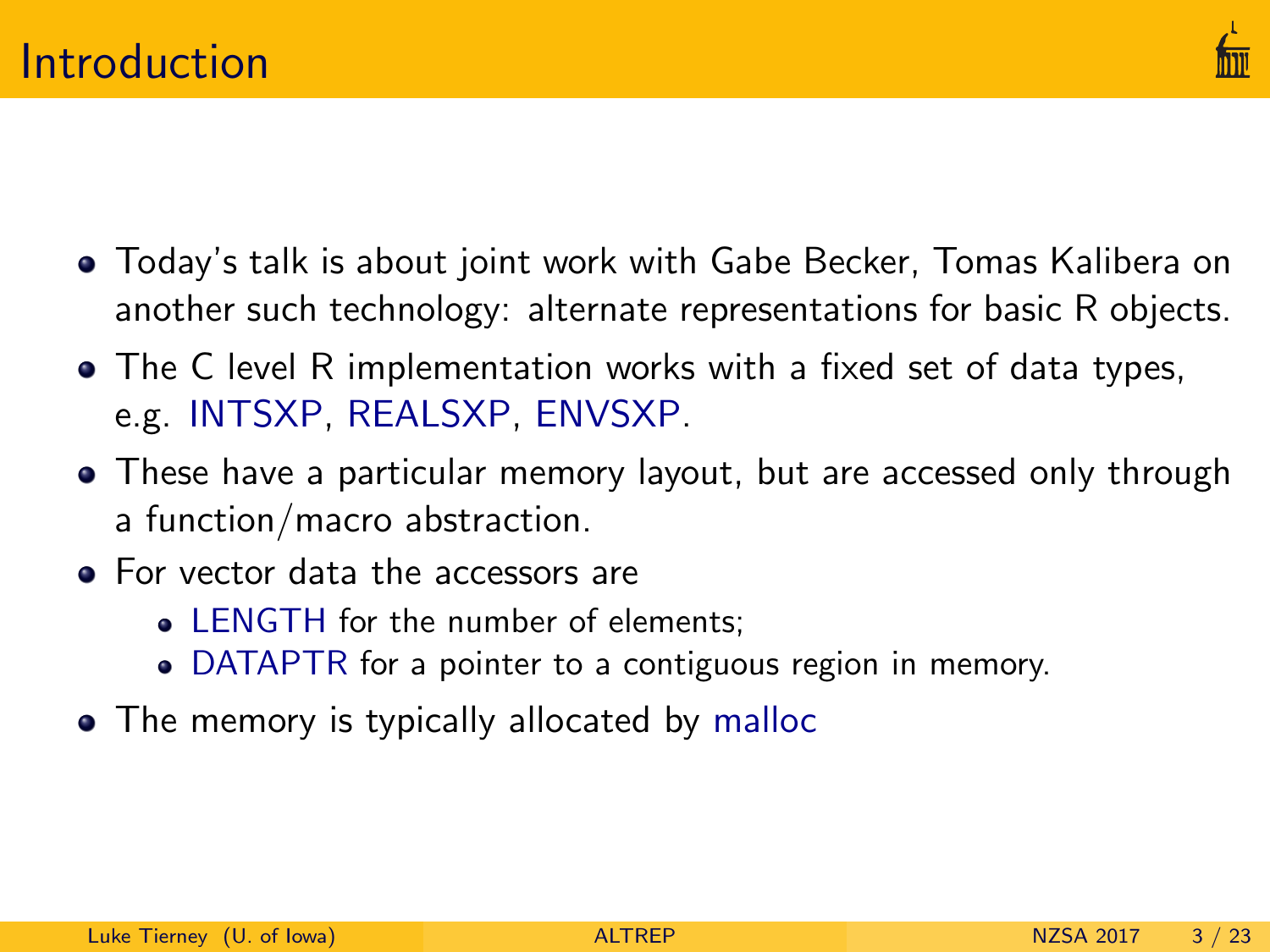

- ALTREP allows for alternate representations of these data types.
- Some examples of things we want to enable:
	- allow vector data to be in a memory-mapped file or distributed;
	- allow compact representation of arithmetic sequences;
	- allow adding meta-data to objects;
	- allow computations/allocations to be deferred;
	- support alternative representations of environments.
- To existing C code ALTREP objects look like ordinary R objects.
- Updated C code may be able to take advantage of special features.
- Current state is available in the ALTREP SVN branch.
- More details are available in [ALTREP.html](https://svn.r-project.org/R/branches/ALTREP/ALTREP.html) at the branch root.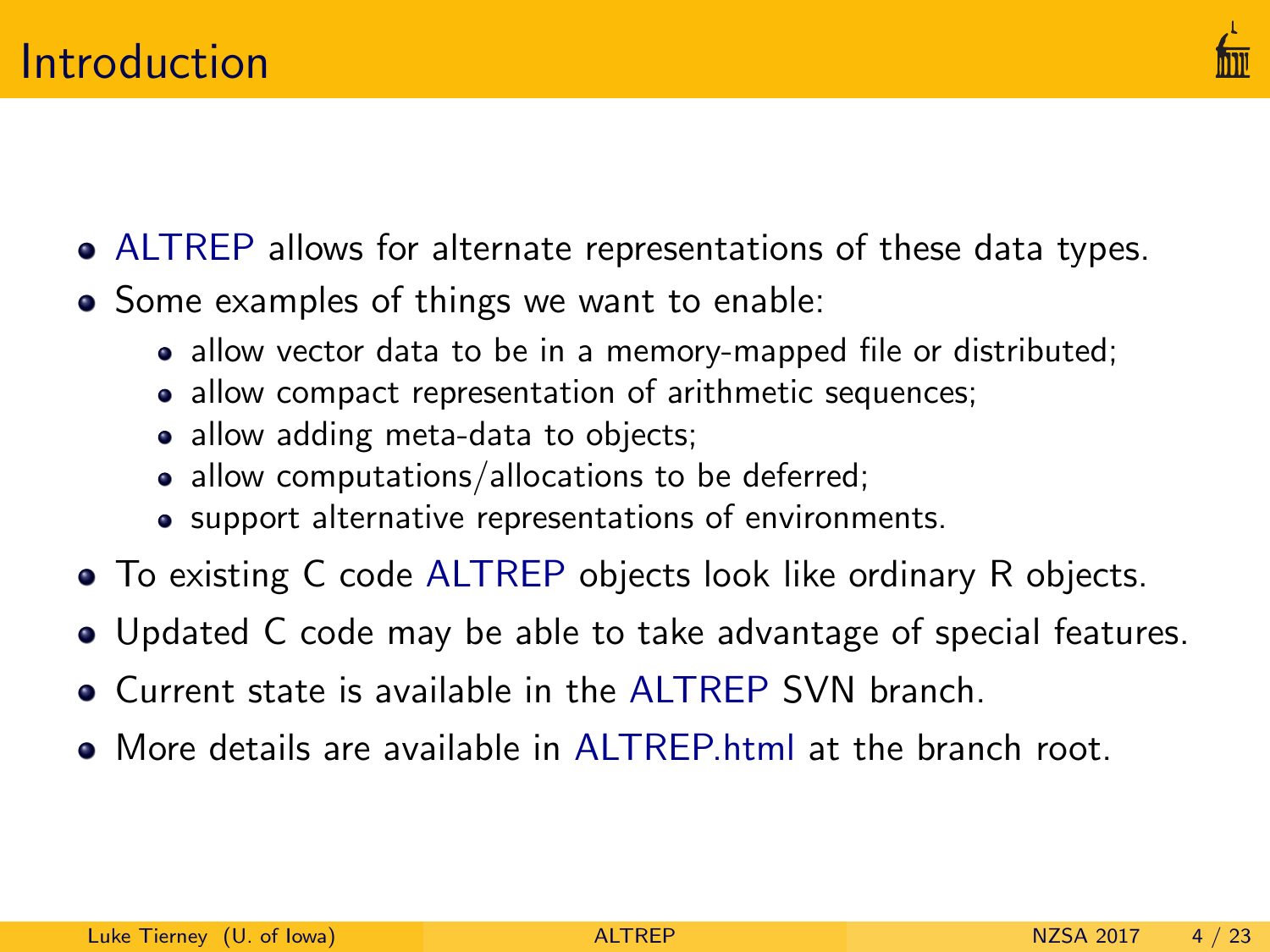- Vectors created by n1:n2, seq\_along or seq\_len can be represented compactly.
- In 3.4.x with JIT disabled: system.time(for (i in 1:1e9) break) ## user system elapsed ## 0.258 1.141 1.400
- o In the ALTREP branch: system.time(for (i in 1:1e9) break) ## user system elapsed ## 0 0.004 0.000 0.003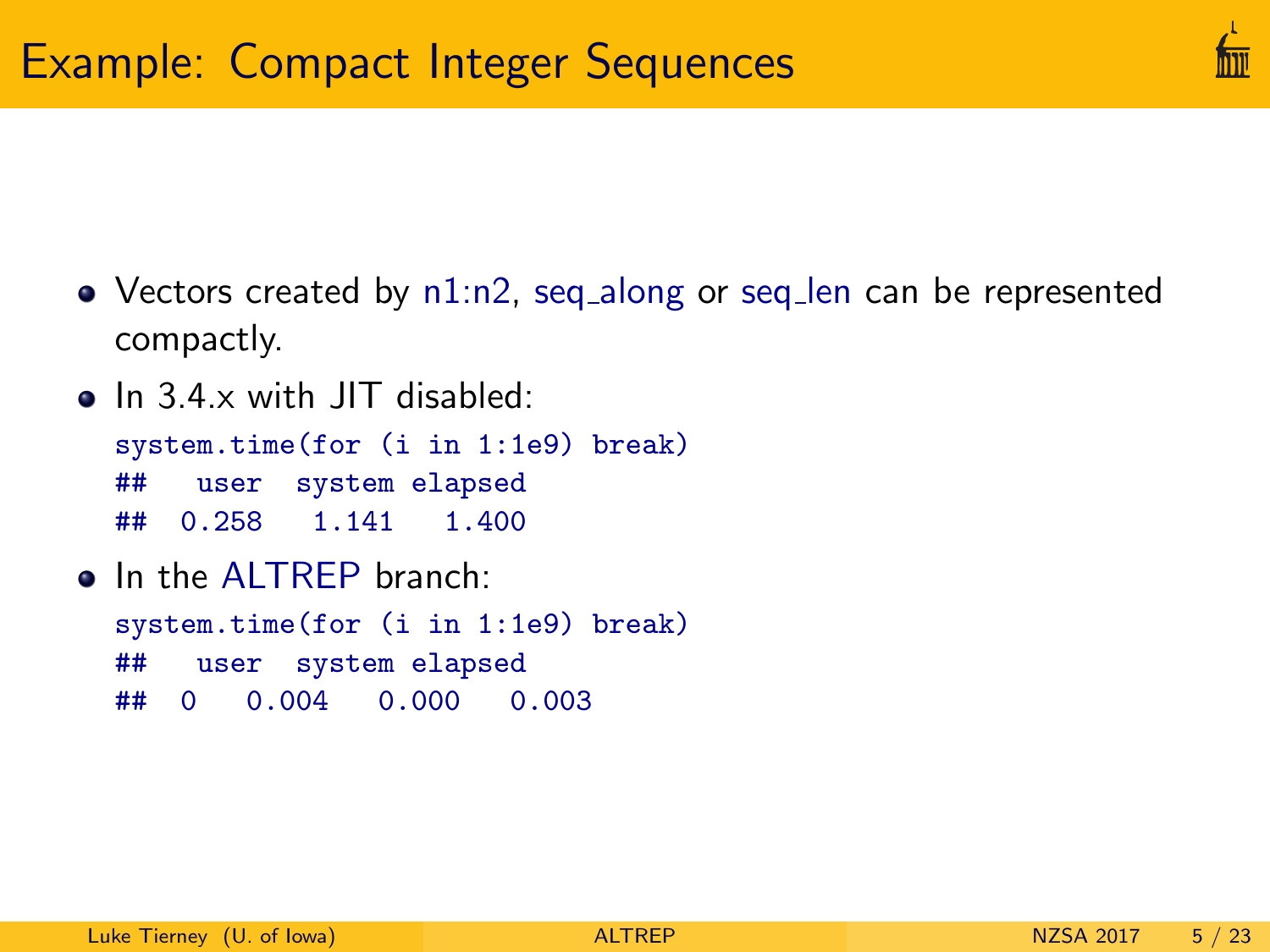

• In 3.4.x creating a larger sequence may fail:

```
x < -1.1e10
```
## Error: cannot allocate vector of size 74.5 Gb

• In the ALTREP branch this succeeds:

```
x < -1:1e10length(x)## [1] 1e+10
```
• Some operations may fail fail:

```
y \leftarrow x + 1L
## Error: cannot allocate vector of size 74.5 Gb
```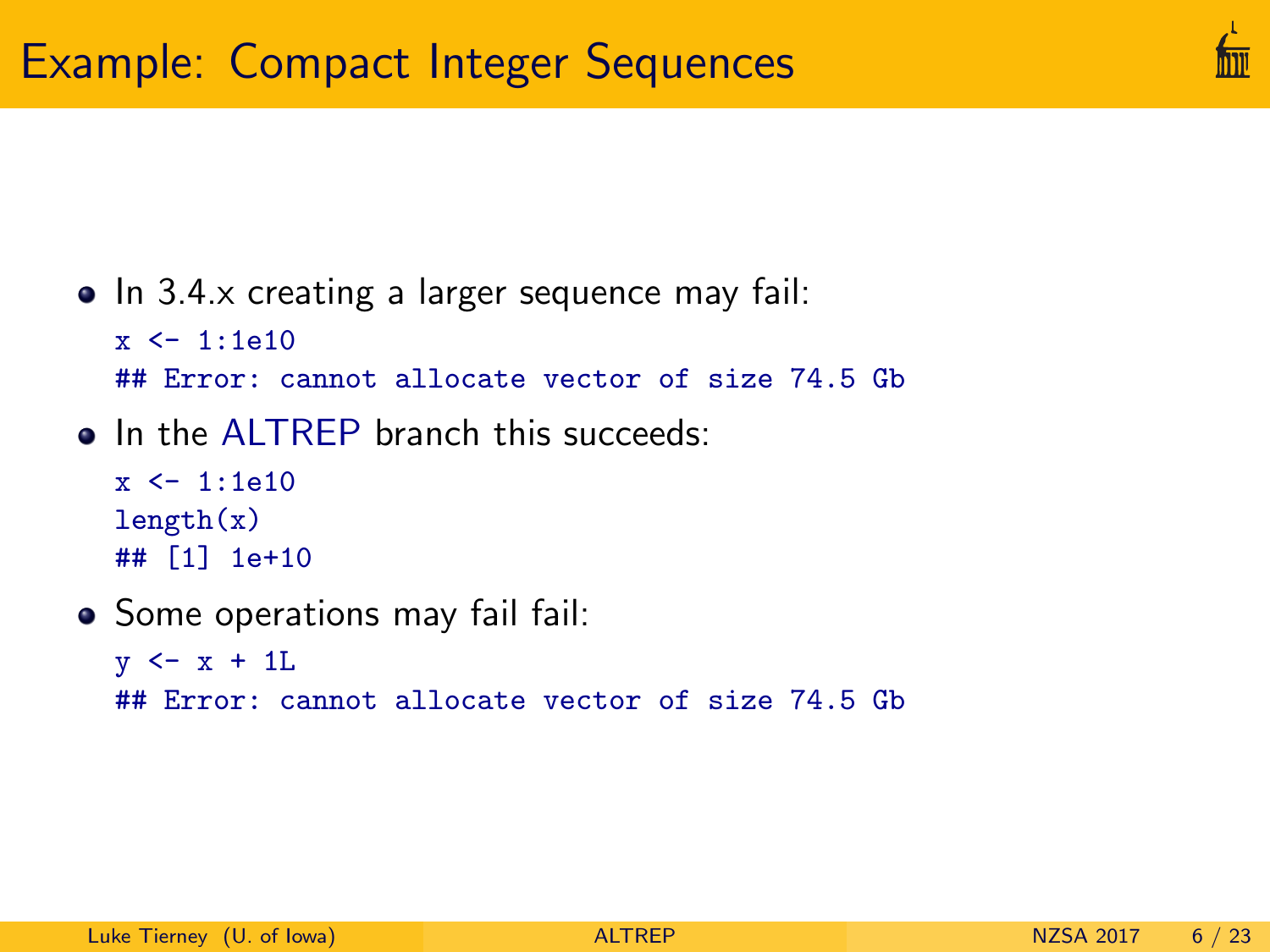

- Converting integers or reals to strings is expensive.
- In Im and glm default row labels on design matrices are created but rarely used.
- **The ALTREP branch** 
	- modifies the internal coerce function to return a *deferred string* conversion object;
	- this class has a subset method that returns another deferred conversion object.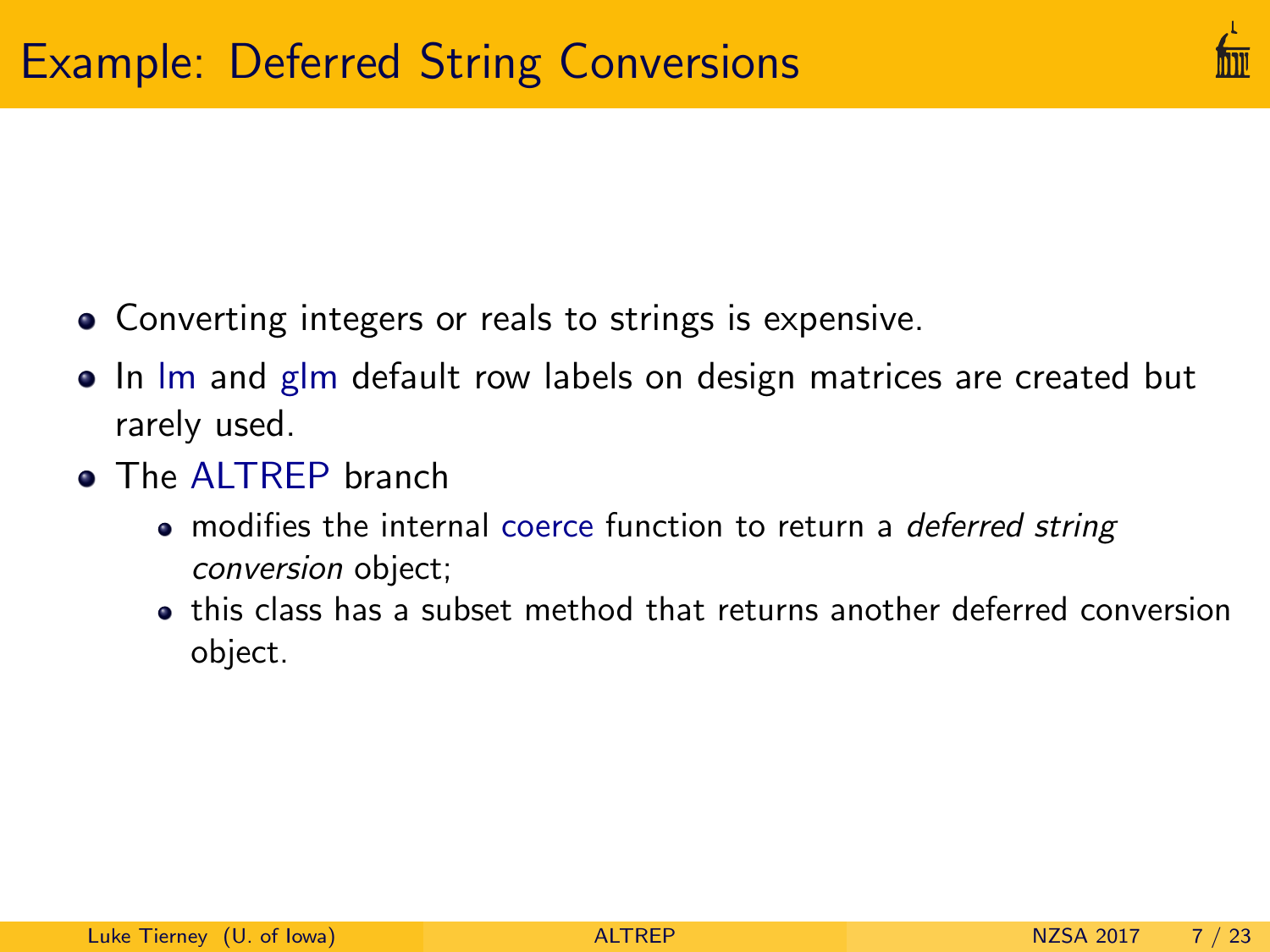# Example: Deferred String Conversions

```
For Im with n = 10^7 and p = 2:
  x \leftarrow \text{rnorm}(1e7)y \leftarrow x + \text{norm}(1e7)system.time(\ln(y \text{ x}))## user system elapsed
  ## 19.804 0.860 20.703 R 3.4.2 patched
  ## 1.960 1.184 3.147 ALTREP
• For glm:
  system.time(glm(y x x))## user system elapsed
  ## 20.880 1.624 22.517 R 3.4.2 patched
  ## 6.144 5.508 11.657 ALTREP
```
Deferred evaluation could be useful in many other settings as well.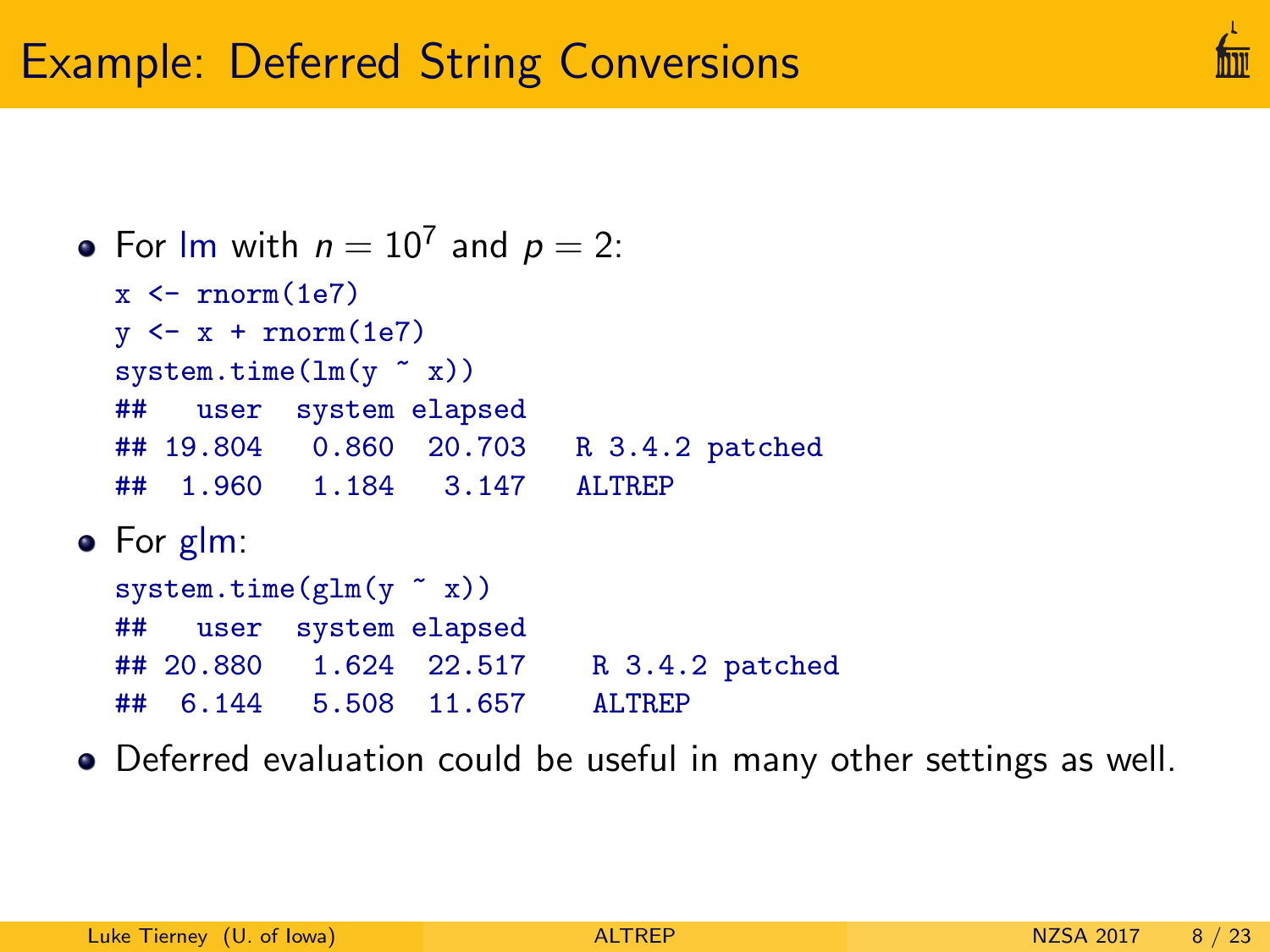

- Currently changing an attribute on a shared vector requires a copy of the vector data.
- Wrapper objects can hold the new attribute value and a reference to the original object to access its data.
- Wrapper objects can also be used to attach meta-data, such as
	- is the vector sorted:
	- a are there no NA values.
- The sort function returns a wrapper that records that the vector is sorted and whether there are no NA values.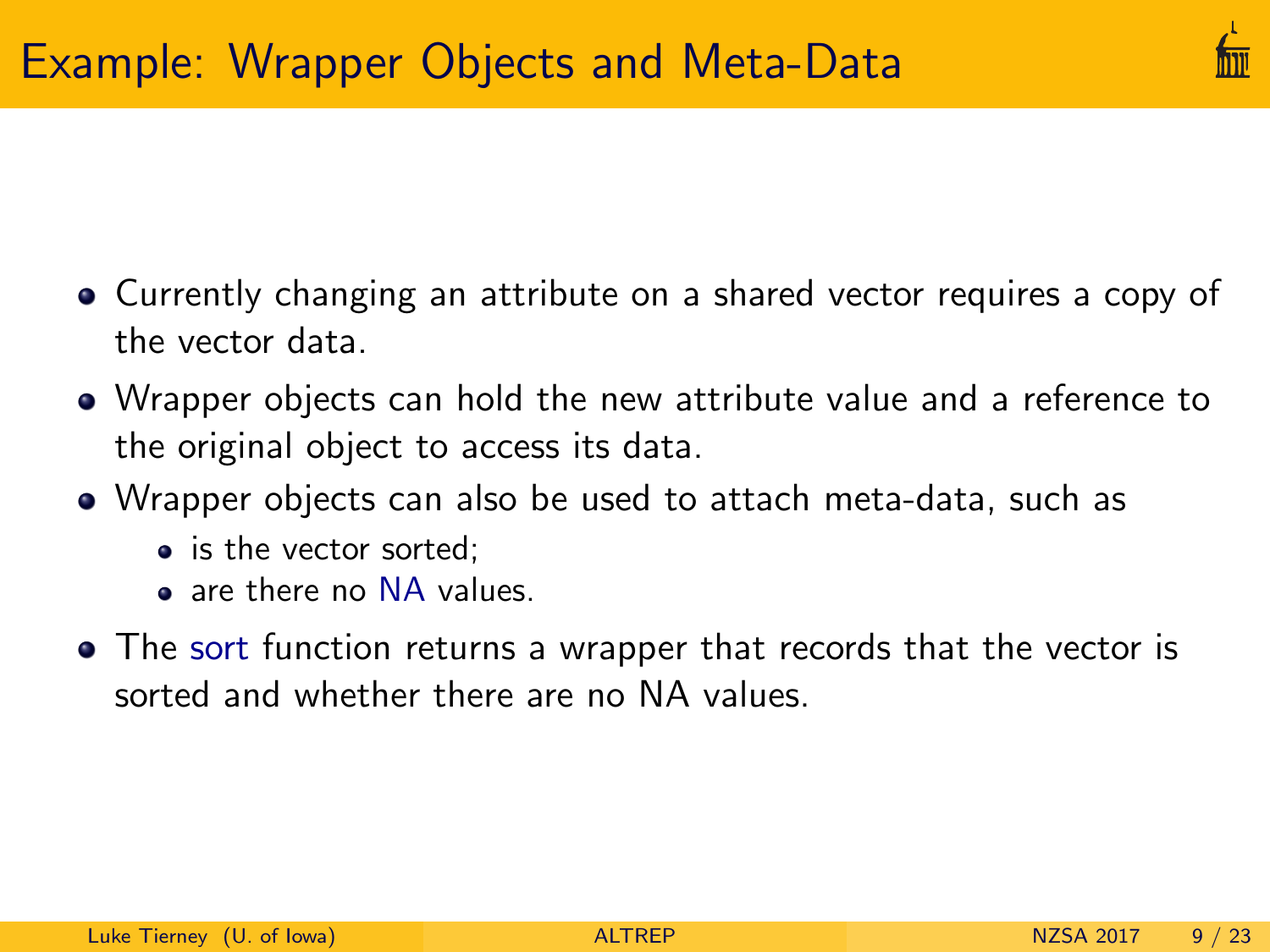## Example: Wrapper Objects and Meta-Data

• Sorting a large vector takes some time:

```
x \leftarrow \text{rnorm}(1e8)system.time(y \leq sort(x, method = "shell"))## user system elapsed
## 23.652 0.108 23.762
```
- The result y is known to be sorted:  $system.time(sort(y, method = "shell"))$ ## user system elapsed ## 0.220 0.060 0.281
- The sorting process reveals that there are no NA values, so this is recorded in the result y and used by anyNA:

```
system.time(anyNA(x))
## user system elapsed
## 0.136 0.000 0.136
system.time(anyNA(y))
## user system elapsed
## 0 0 0
```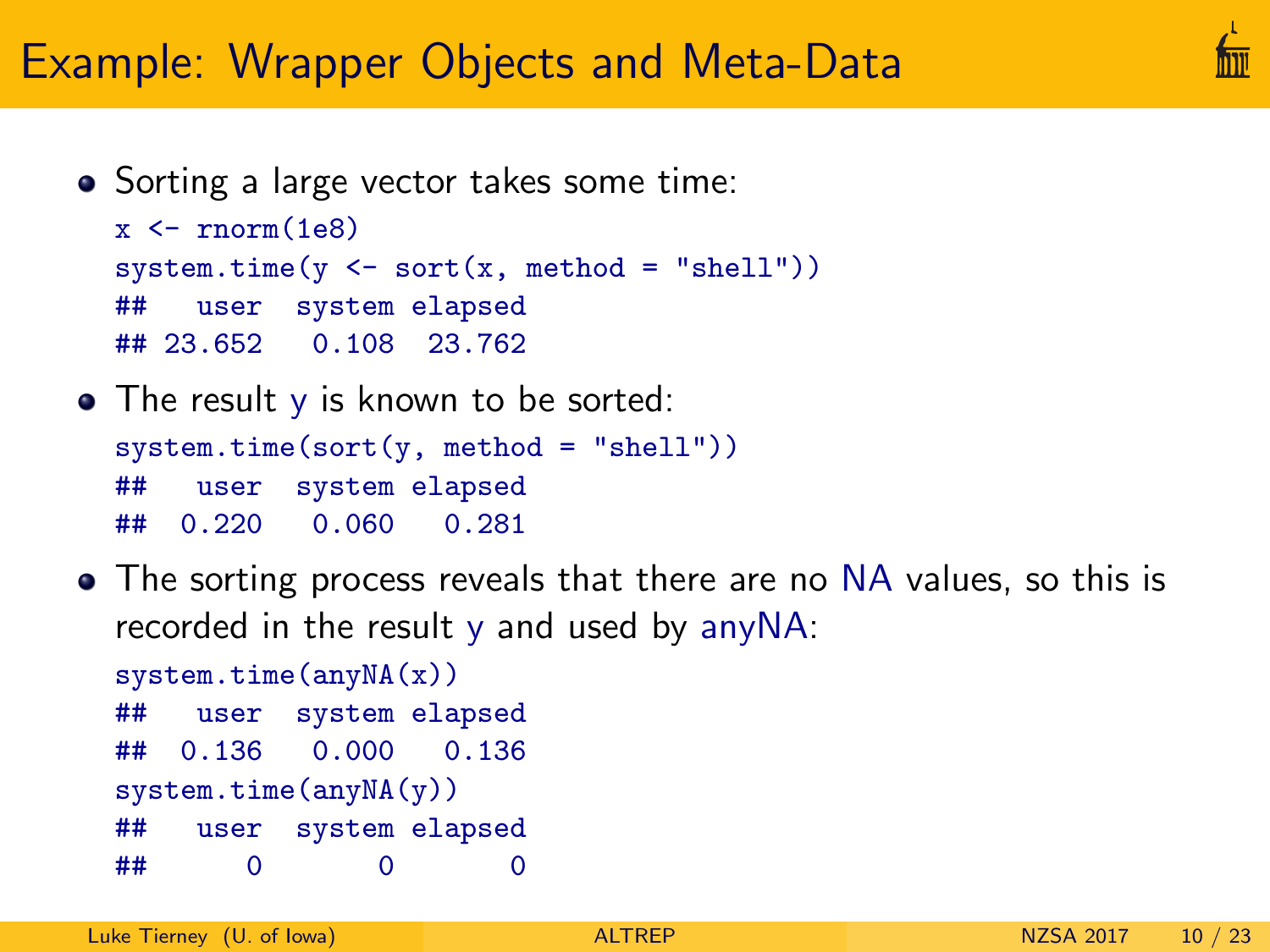## Example: Wrapper Objects and Meta-Data

Compact integer sequences also carry meta-data:

```
indx \leq seq_along(x)system.time(anyNA(indx))
## user system elapsed
## 0 0 0
system.time(sort(indx))
## user system elapsed
## 1.288 0.644 1.932
system.time(sort(indx, method = "shell"))
## user system elapsed
## 0.224 0.036 0.260
```
ALTREP objects can also provide methods for some basic summaries: system.time(sum(x)) ## user system elapsed ## 0.176 0.000 0.176 system.time(as.double(indx)) ## user system elapsed ## 0 0 0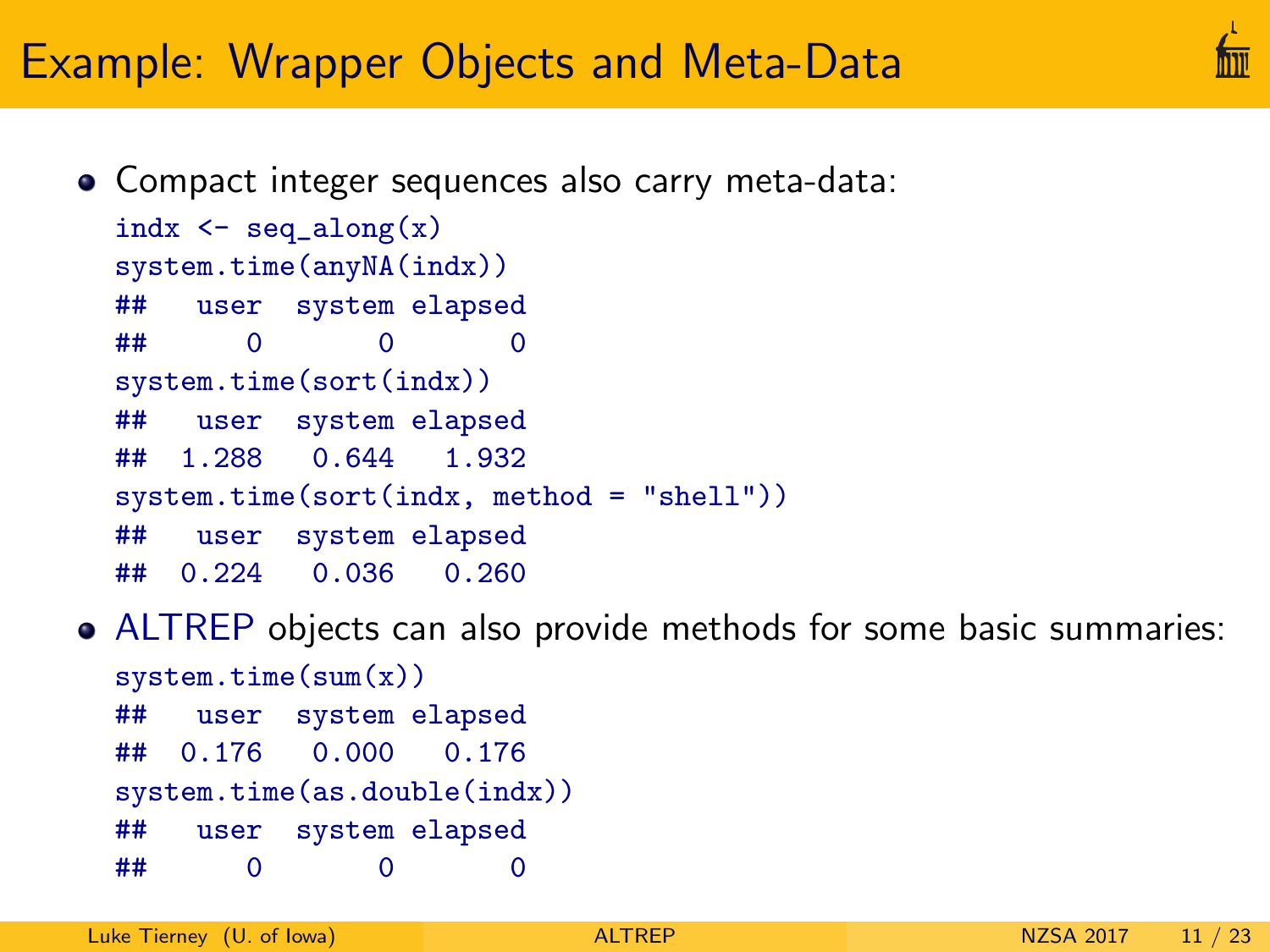- The ALTREP branch includes sample classes for memory mapped integer and real vectors.
- The file can be opened for reading and writing or in read-only mode.
- When used by ALTREP-aware code these will not result in allocating memory for holding all the data.
- Using non-aware functions may result in attempts to allocate large objects.
- The class provides an option for signaling an error when the raw data pointer is requested.
- A variant is also available as a small experimental package [simplemmap](https://github.com/ltierney/Rpkg-simplemmap).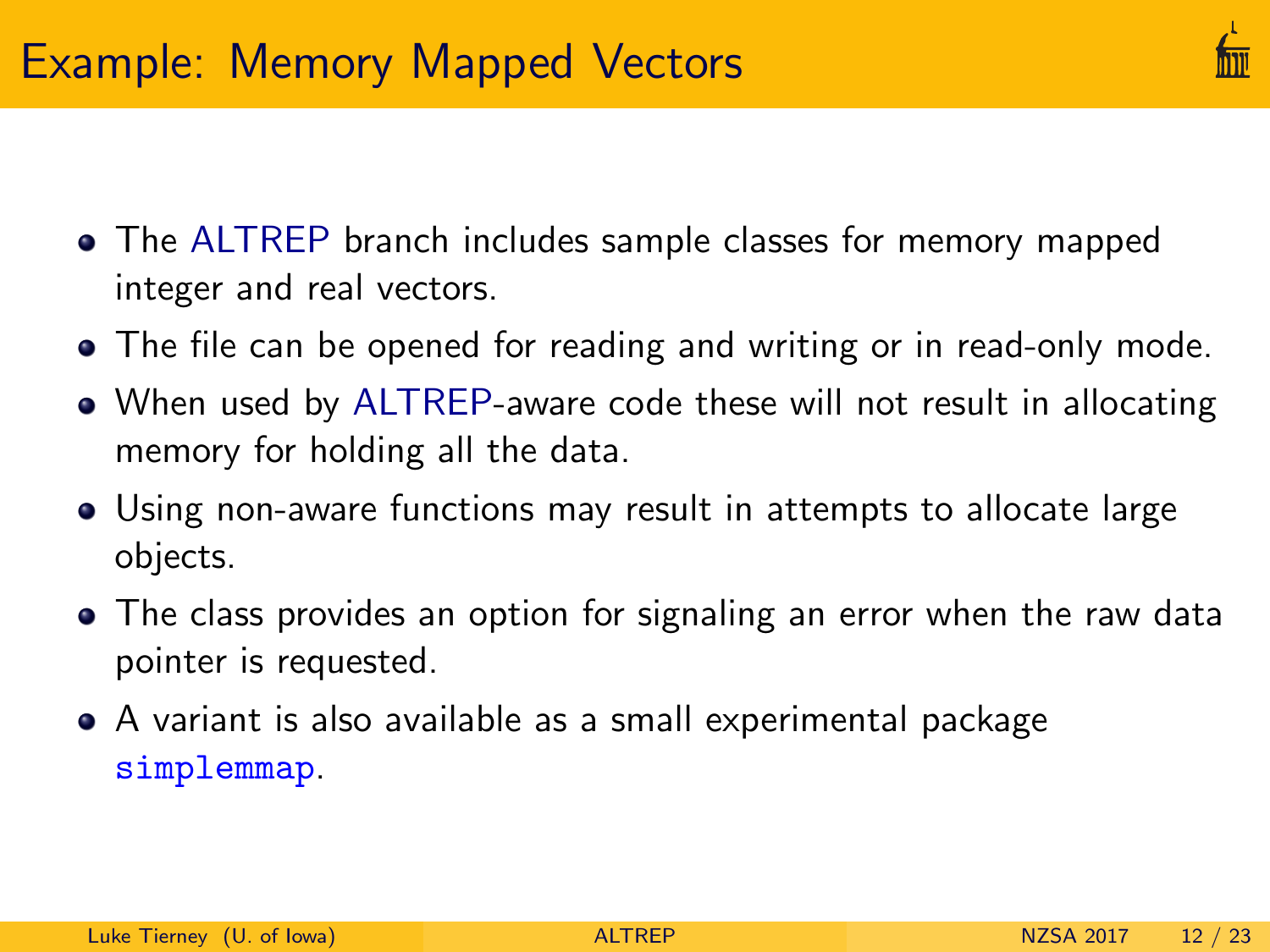

- The framework is designed around a set of abstract classes.
- A set of abstract classes for R data types:



- The most specific classes correspond to R data types.
- Concrete classes specialize one of these.
- Each abstract class level defines a set of methods.
- Each concrete class has a table of method implementations.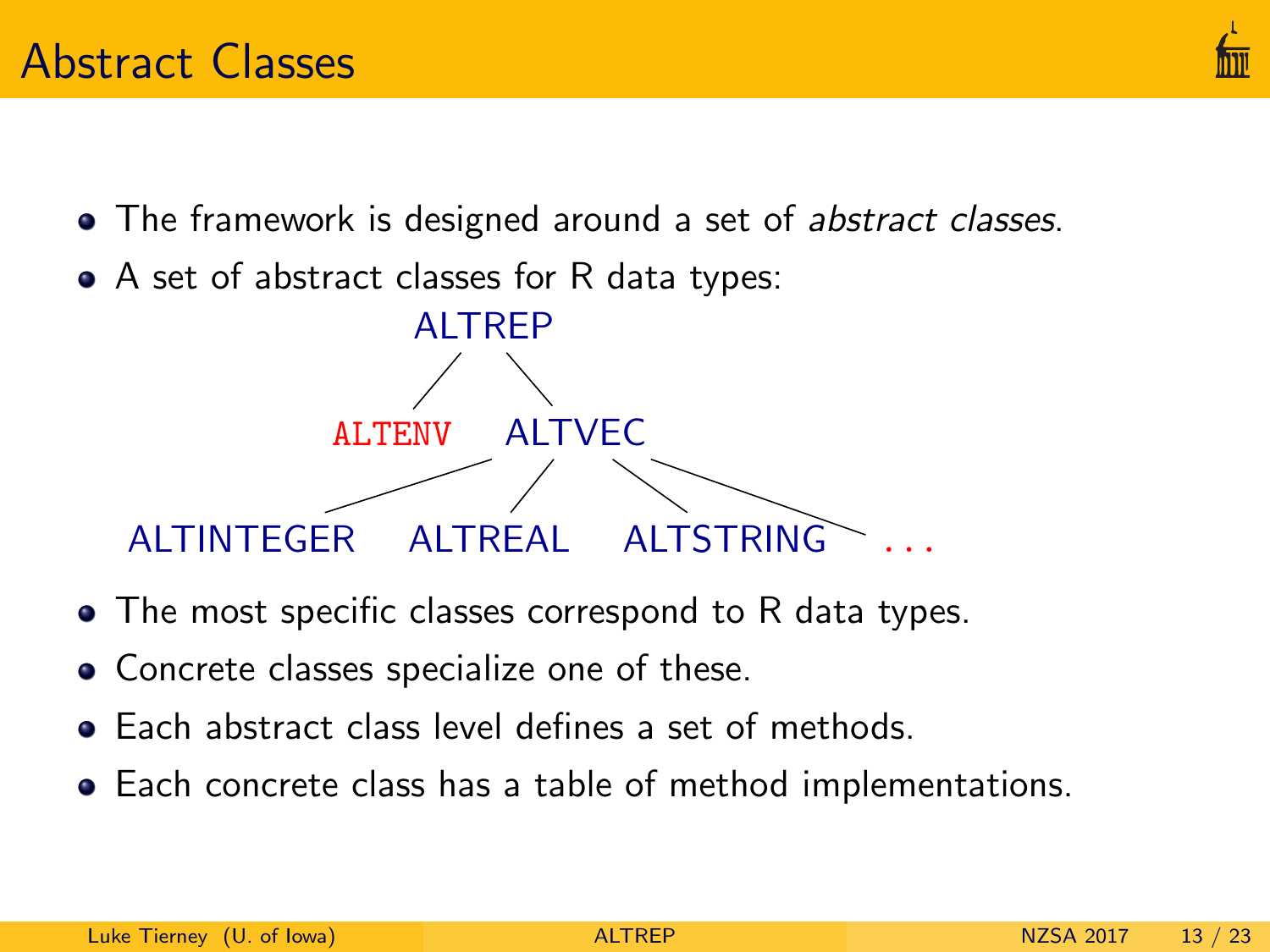

- ALTREP object methods:
	- **•** Duplicate
	- Coerce
	- Length
	- Inspect
- The standard macros defer to these methods for ALTREP objects.
- Duplicate and Coerce methods can return NULL to fall back to the default behavior.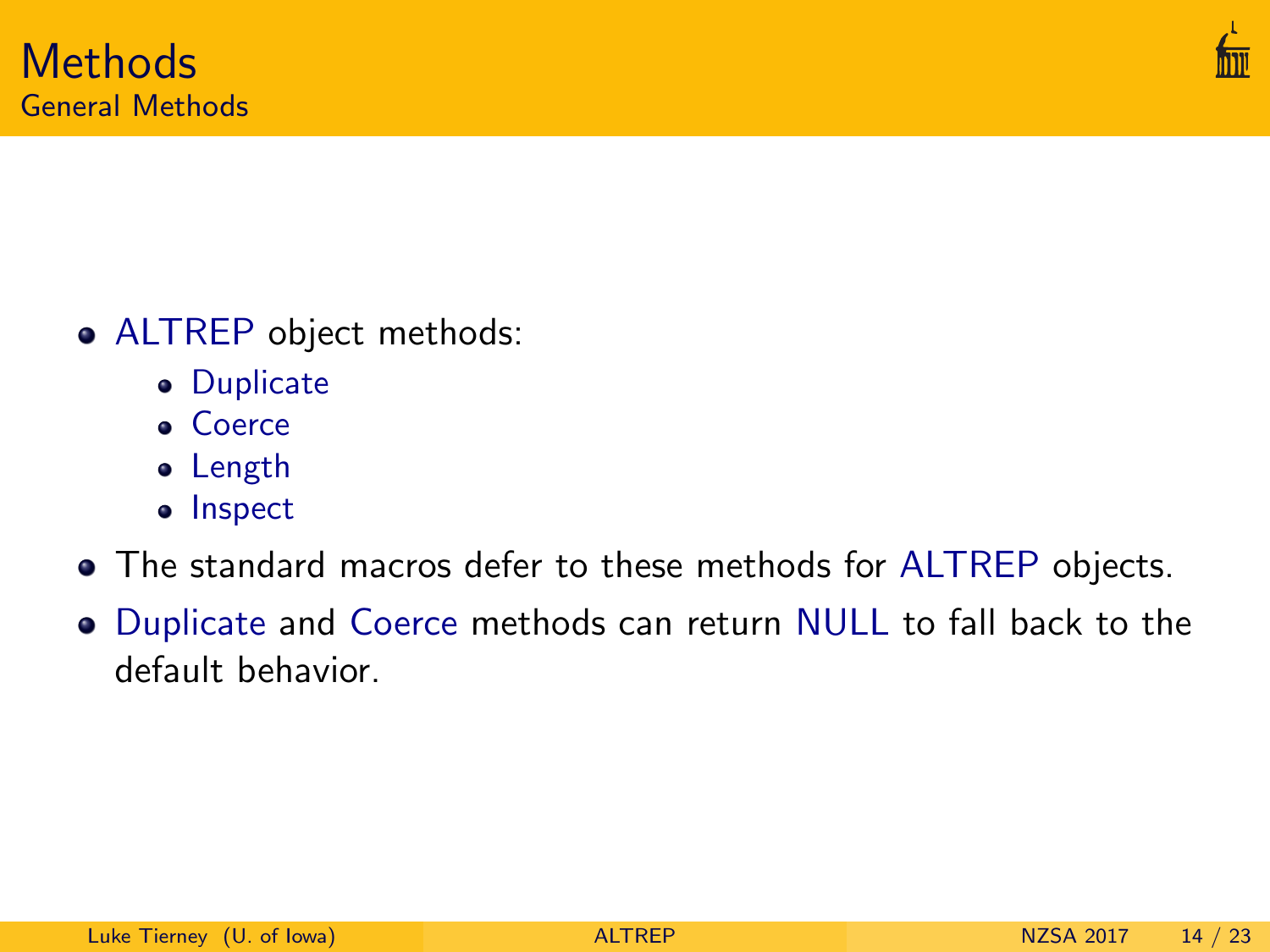



- **ALTVEC** methods:
	- Dataptr
	- Dataptr\_or\_null
	- **Extract subset**
	- Extract subarray
- Dataptr may need to allocate memory; for now GC is suspended when calling the method.
- Dataptr\_or\_null will not allocate.
- Dataptr\_or\_null and Extract\_subset can be used to avoid fully allocating an object.
- Adding Extract\_subarray will help for interfacing to structured storage systems.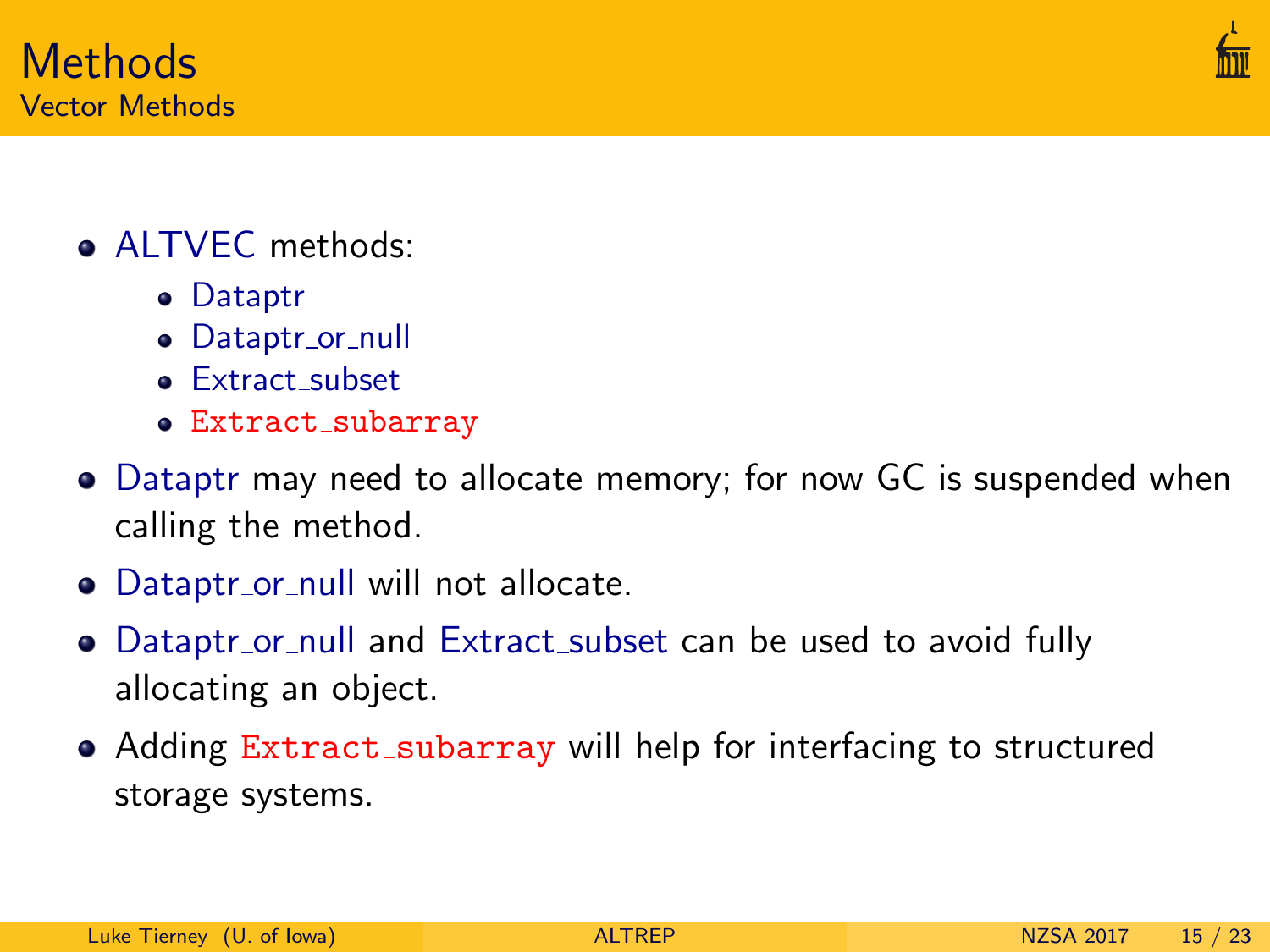#### **Methods** Specific Vector Methods

- Specific vector methods (patterned after JNI):
	- Elt
	- Set elt
	- **•** Get\_region
	- No NA
	- Is sorted
	- and several others.
- Some numeric vector methods:
	- Min
	- Max
	- Sum
	- Prod
- A single method for extracting properties specified by a bitmask might be useful.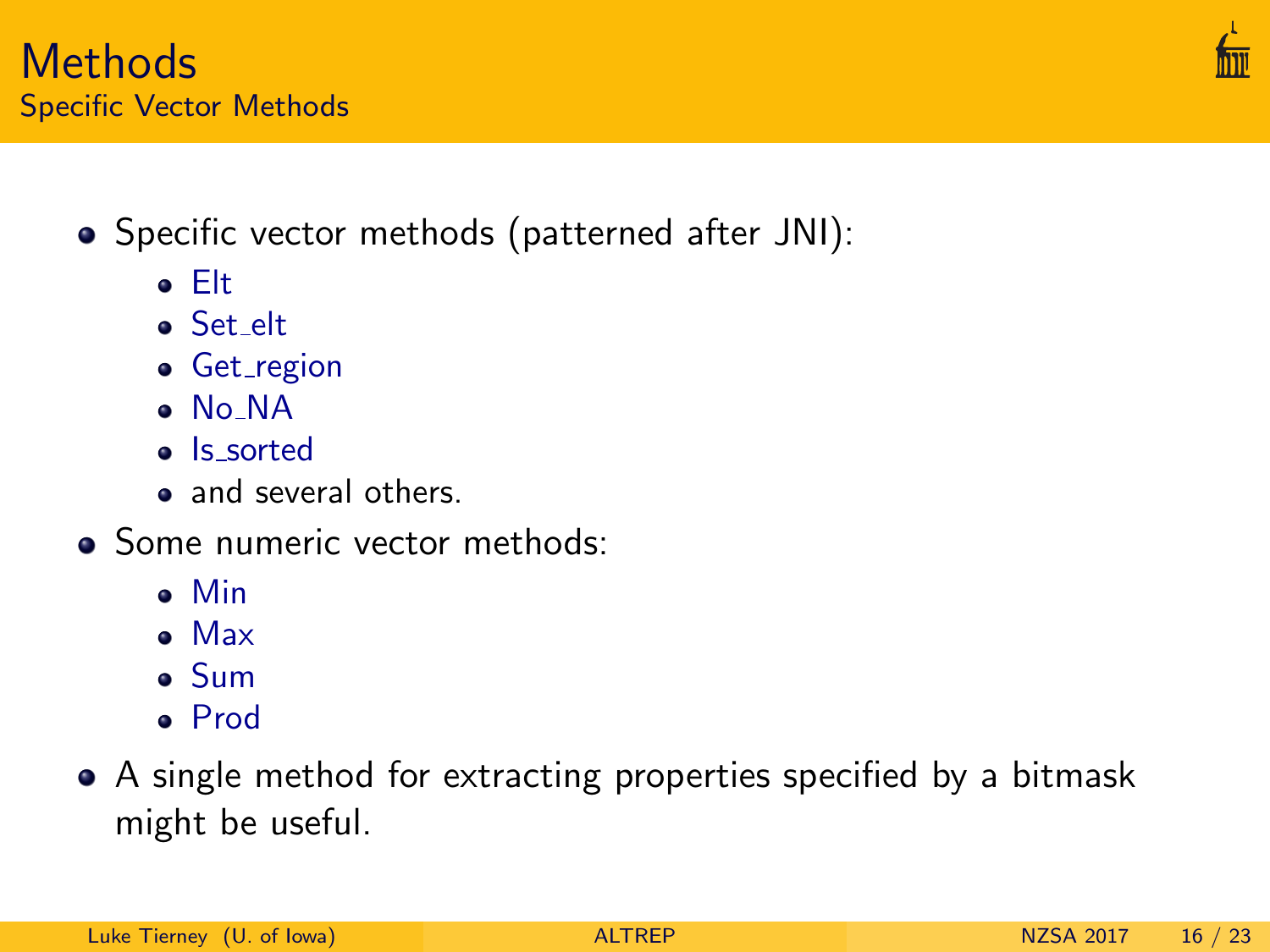- Existing functions will work without modification.
- But by using the DATAPTR they may cause allocation or reading of full data that can be avoided.
- Some functions modified to avoid using DATAPTR:
	- mean
	- min
	- max
	- **•** sum
	- prod.
- These use Get\_region to process data in chunks.
- Many more functions could be modified along these lines.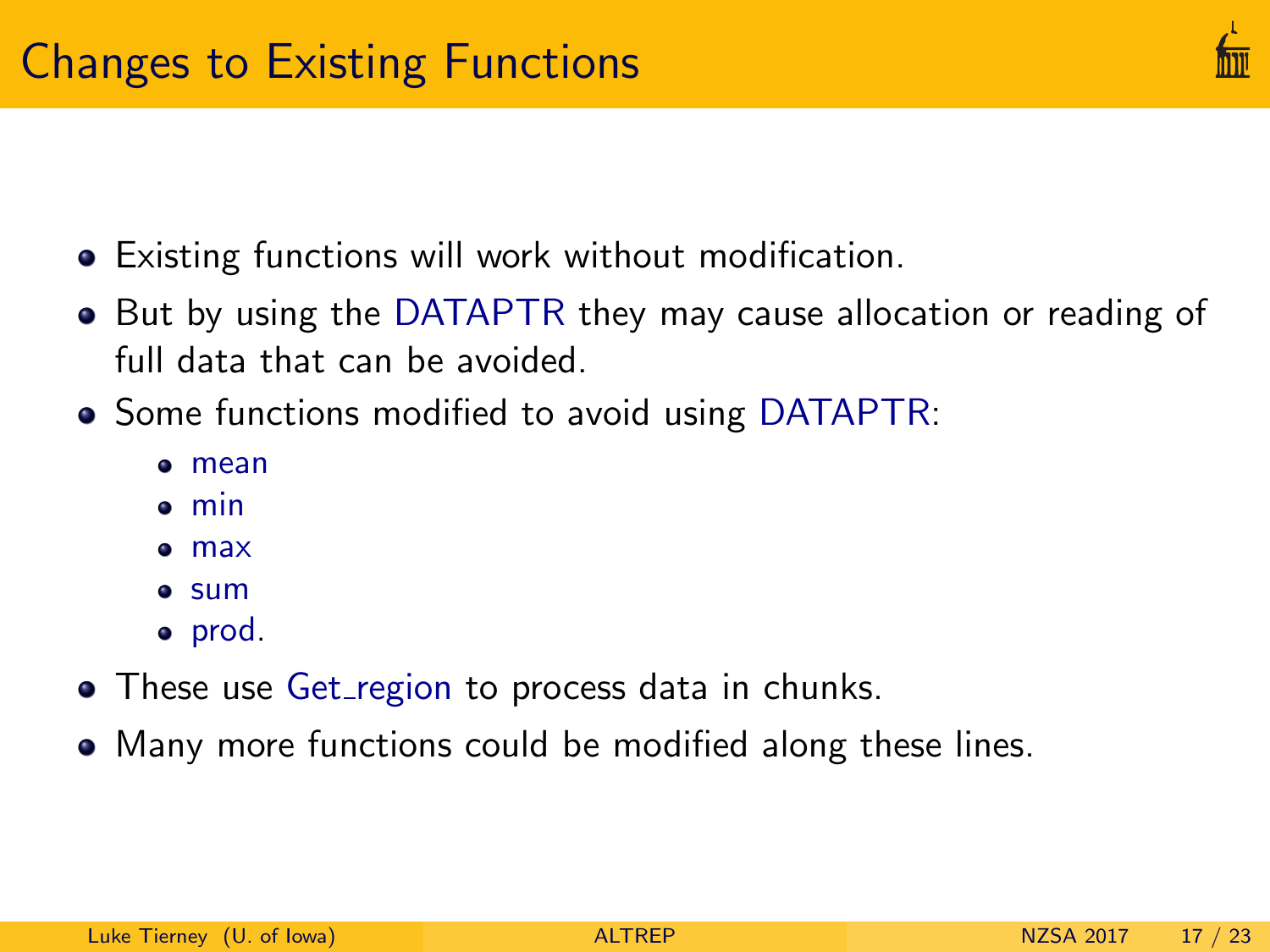### Changes to Existing Functions

- Subsetting has also been modified to avoid using DATAPTR.
- This means head, sample, for example, avoid allocation:

```
x < -1.1612length(x)## [1] 1e+12
head(x)## [1] 1 2 3 4 5 6
> sample(x, 10)## [1] 736617330192 392069636550 568241239321 224393184527
## [5] 851984238988 174365872796 366347672451 84457266227
## [9] 72327203393 761965661188
```
Other operations attempt to allocate and fail:

```
x + 1## Error: cannot allocate vector of size 7450.6 Gb
log(x)## Error: cannot allocate vector of size 7450.6 Gb
```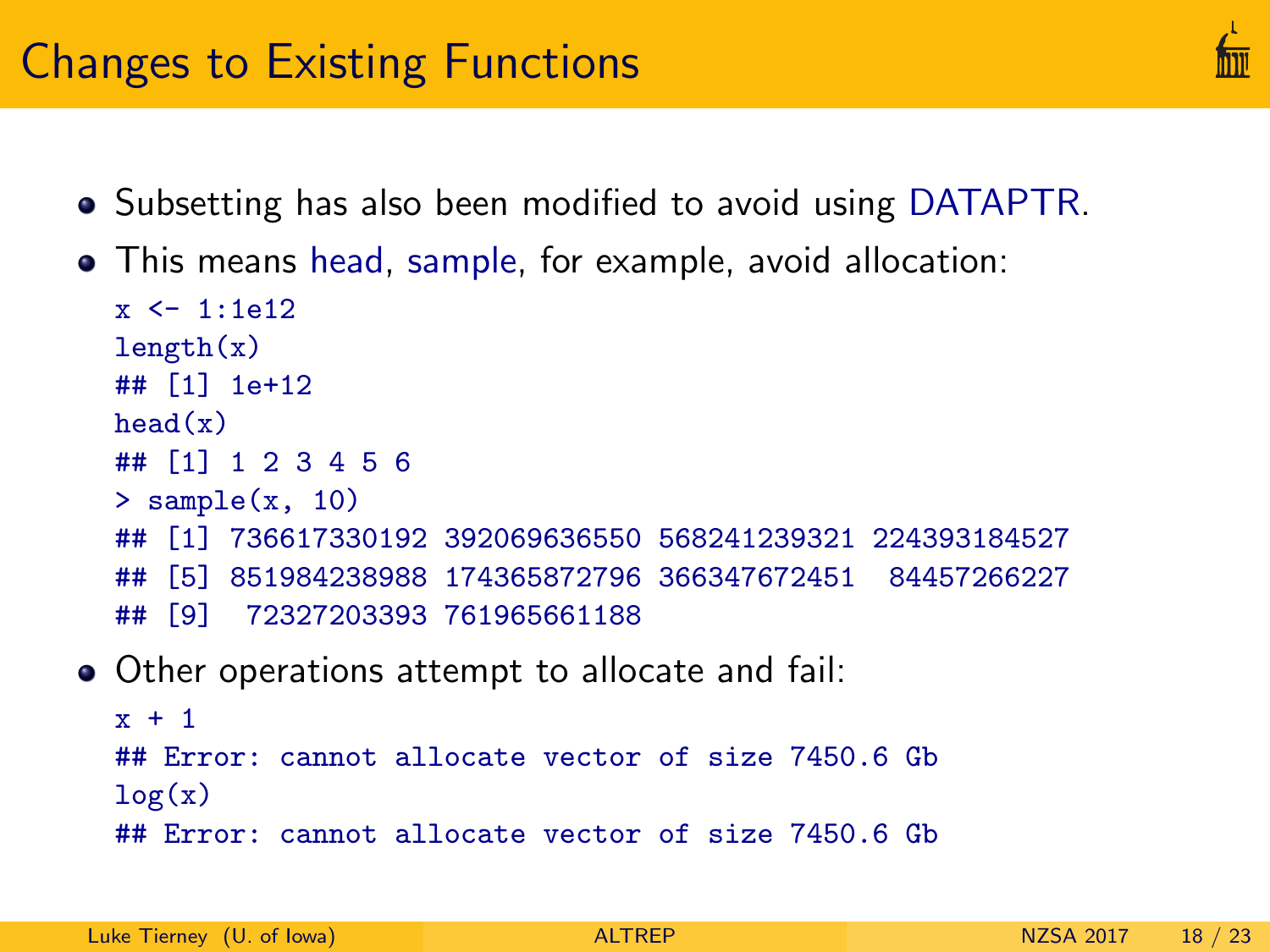# Serialization and Package Support

- Classes can provide custom serialization by defining methods for
	- **Serialized state**
	- **J** Unserialize
- Packages can register ALTREP classes.
- Serialization records the package and class name.
- Unserializing loads the package namespace and looks up the registered class.
- A sample package implementing a memory mapped vector object is available on GitHub.
- Custom serialization requires a bump in the serialization version:
	- Older R versions cannot handle custom serializations; bumping the format version gives a clearer error message.
	- Some packages that make assumptions about the serialization format may need updates (e.g. digest).
	- This provides an opportunity for some other changes (e.g. recording native encoding information).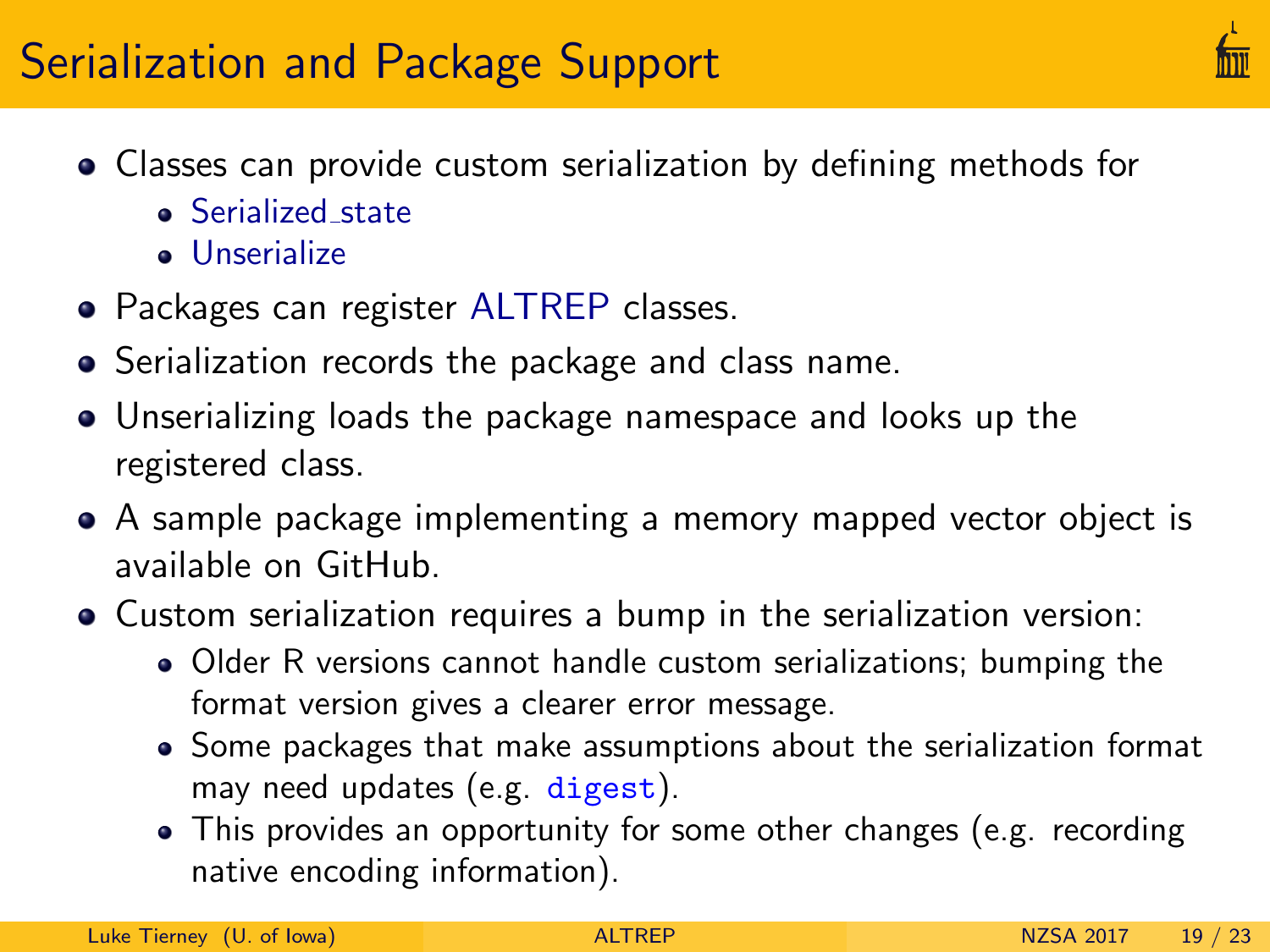

- ALTREP objects are allocated as CONS cells with an altrep header bit set.
- Standard macros, like LENGTH look at this bit to decide whether to dispatch.
- To allow efficient scalar identification there is also a scalar bit,
- With the ALTREP changes, operations like DATAPTR, STRING ELT, and SET\_STRING\_ELT now might cause allocation.
- Eventually code should be rewritten to allow for this.
- For now, GC is suspended in these allocations.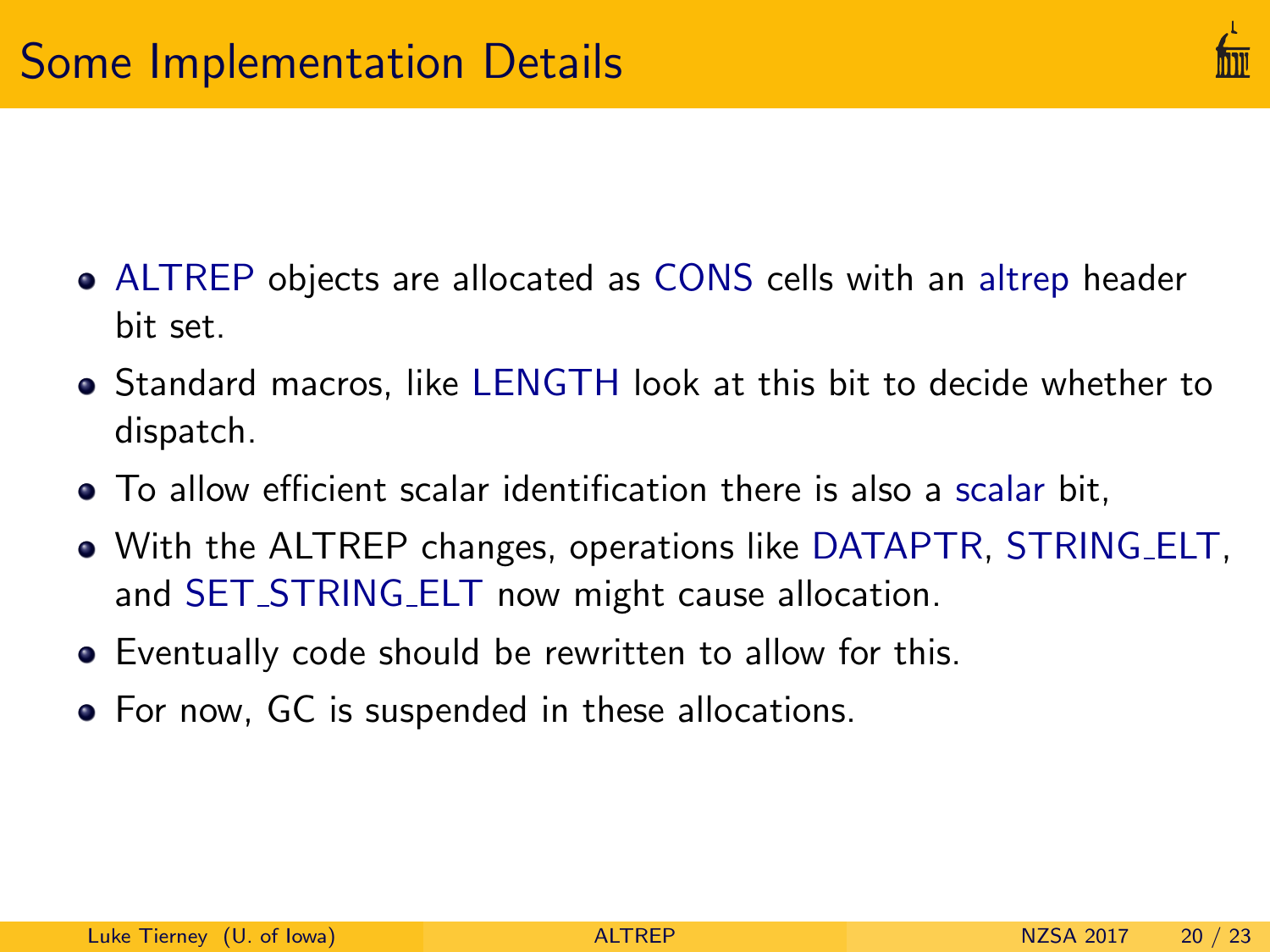- Performance can suffer due to:
	- overhead of checking altrep bit for standard objects;
	- **.** dispatching overhead for ALTREP objects.
- Accessing the DATAPTR and possibly allocating may sometimes be much faster.
- Switching to an ALTREP may only pay off if objects are large.
- Deferred evaluations/allocations are very useful, but:
	- allocation failures can be delayed and come at unexpected times;
	- operations may produce unexpected large allocations, e.g.  $log(1:1e10)$ ;
	- some situations can lead to repeated evaluations.
- Memory mapping issues:
	- unserialization failure when the file is not available;
	- some settings might need a conversion layer (e.g. a file of 8-bit integers).
- Deferred edits might be useful for improving complex assignment performance.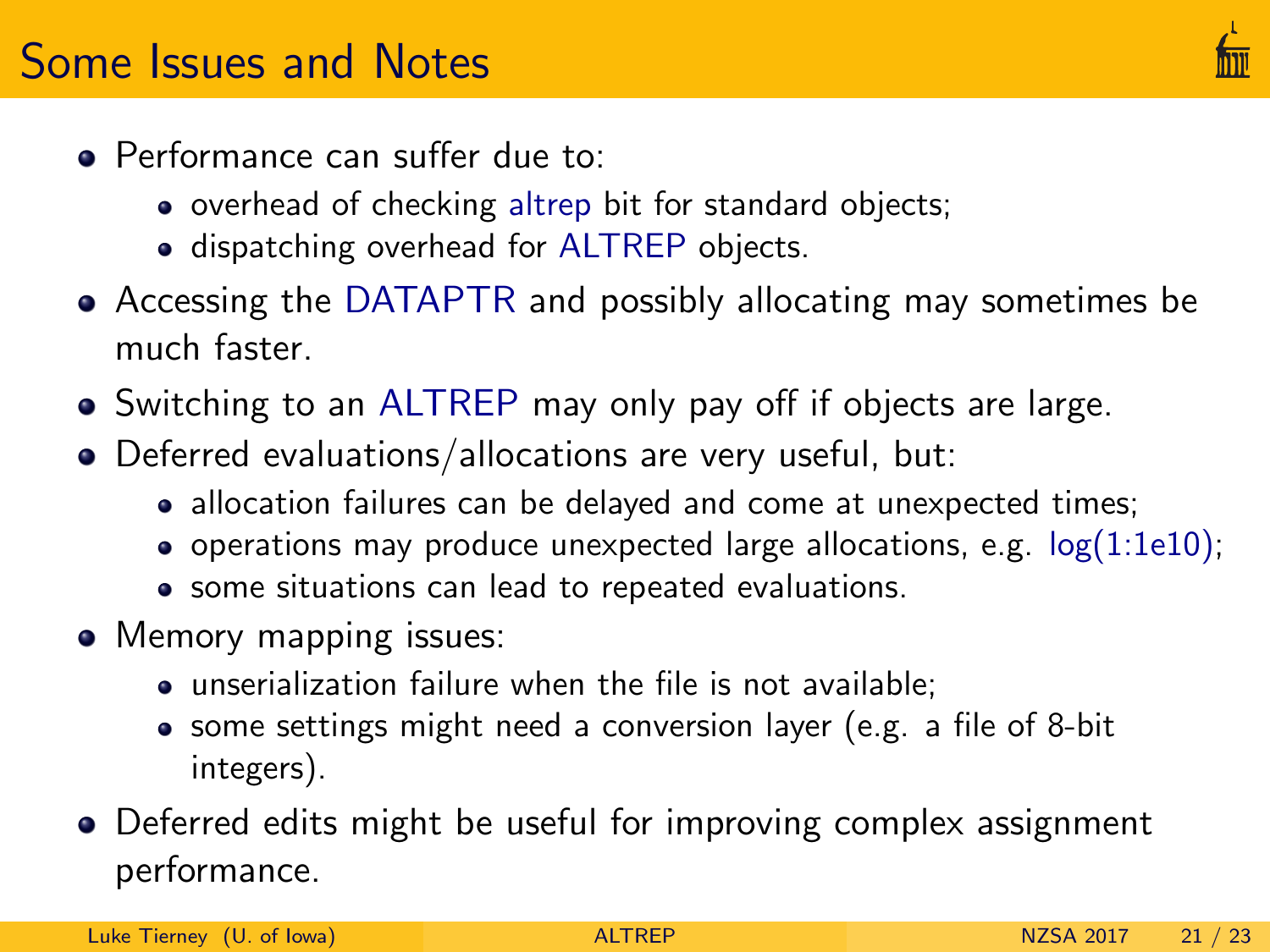### Current Status

- 
- ALTREP will hopefully be fully incorporated into R 3.5.0 in 2018.
- The basic framework is now in R-devel, but
	- it is still subject to change;
	- no ALTREP objects are generated yet.
- A necessary change to the internal object structure requiring packages using compiled code to be rebuilt occurred in September 2017.
- This change also reserves 64 bits for vector sizes on 64 bit platforms, which simplifies large vector support.
- The next step will be to incorporate creation of ALTREP object into base code:
	- compact integer sequences;
	- deferred string conversions;
	- meta-data wrappers.
- This will be done after further testing on CRAN and BIOC packages.
- Further performance testing and tuning is also needed.